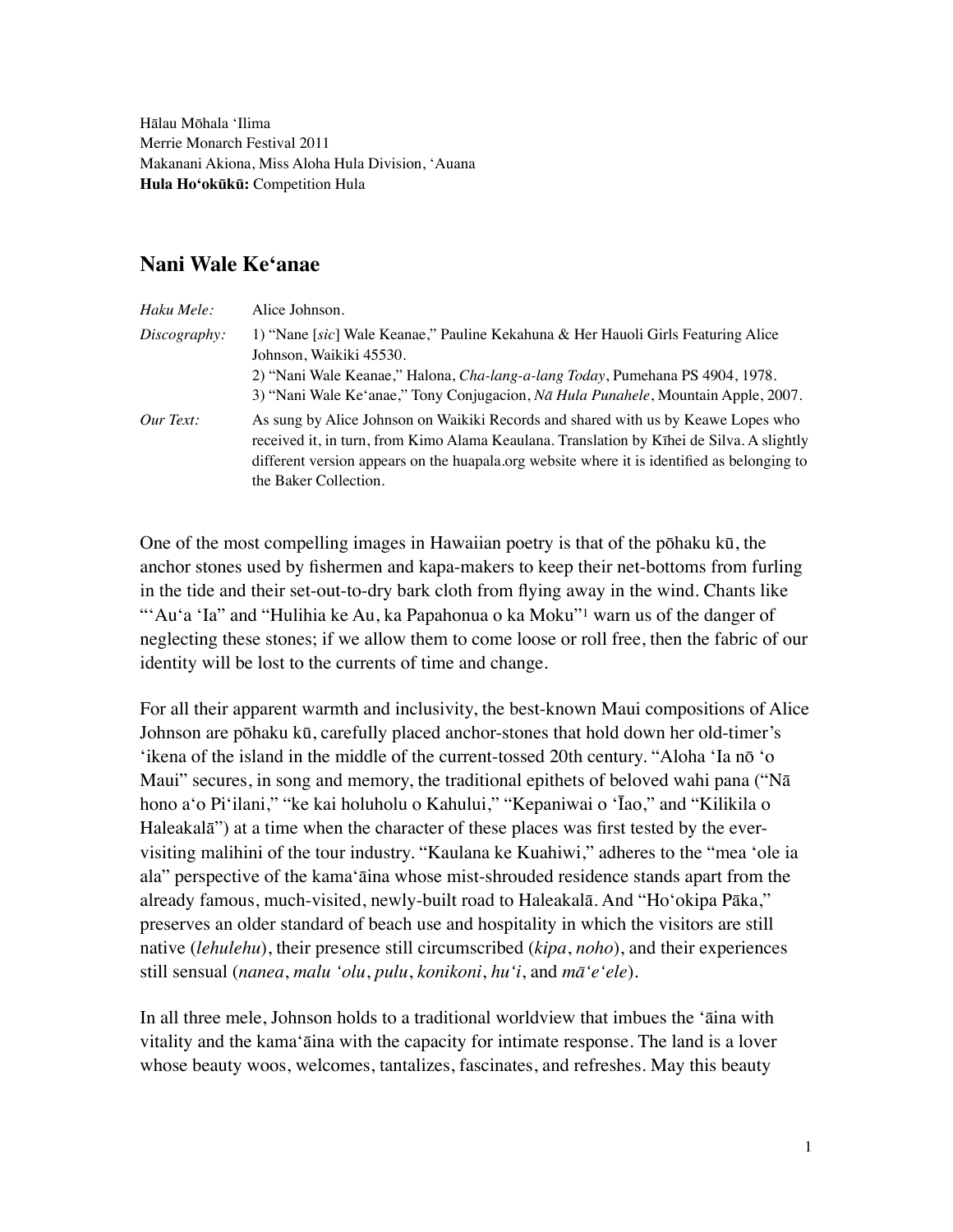never fade, she says; may we kama'āina never lose the ability to see and respond. May these mele anchor us to a change-threatened 'ikena.

"Nani wale ka 'ikena iā Ke'anae / I ka ho'opulu 'ia e ka ua Lanipili," is the opening verse of "Nani Wale Ke'anae," a fourth, not-as-well-known Alice Johnson composition for three contiguous districts – Ke'anae, Wailuanui, and Wailuaiki – on the Ko'olau side of her beloved island. At first listen, the 'ikena celebrated in this song is more malihini "viewing" than kama'āina "knowing." We seem to experience everything through the rolled down window of a car stopped on the roadway above: first the Lanipili cloudburst, then the peninsula spread out below, then the gently wafted fragrance of kiele, and then the call from Wailuaiki to move on to the next scenic point in our nani-ka-mea tour: nani Ke'anae, nani ka 'āina, nani ka pua, and nani Wailuaiki. Pretty enough, we think, but about as deep as an ABC postcard.

But all this is camouflage for a meaning-rich perspective that Alice Johnson has reserved for the ēwe hānau of these Ko'olau lands – and for those us who refuse to shortchange the genius of Johnson and her generation of haku mele.

An 1877 edition of *Ka Lahui Hawaii* describes the Ua Lanipili as a relentless downpour: it can last for a week or more; it is often accompanied by thunder, hail, and creeping cold; it causes the kama'āina's attention to turn, like bubbling water, to lovers and cherished friends; and it inflicts the apparently less-sensitive malihini with boredom and weariness[.](#page-3-1)<sup>[2](#page-3-1)</sup>

<span id="page-1-1"></span><span id="page-1-0"></span>Marie MacDonald tells us that name *kiele* is applied to both the native gardenia (also known as *nānū* and *nā'ū*) and the common *Gardenia augusta*, a native of Southern China that was introduced to our islands by immigrant Pākē plantation workers of the mid-19th-century[.](#page-3-2)<sup>[3](#page-3-2)</sup> Jocelyn Linnekin reminds us that a number of these workers, upon completion of their labor contracts, married into the native families of Ke'anae and the two Wailua, and many of their descendants still hold passionately to their Ko'olau lands and legacy[.4](#page-3-3)

<span id="page-1-2"></span>Alice Johnson knew the Lanipili and kiele firsthand. She was a teacher in Ke'anae's oneroom schoolhouse in the 1930s, and her students were the third-generation blossoms of a rain that had either driven out the malihini or made kūpuna of them. So her song celebrates the land, people, and conditions under which the kiele of Ko'olau and Kina became one. It acknowledges the union of these two streams (wai-lua) of ancestry in the Ke'anae children of her day, and it anticipates the beauty of successive generations of keiki (the wailua-iki) who call to her from the next bend in time's road.

In about 1860, a newly-released contract laborer named Quan Sing left his "outside" sugar plantation, settled "inside" Ko'olau, and married Helena Kealohanui Kaiha'a of Wailuanui. In 1911, they took their infant granddaughter Helen in hānai, gave her Quan Sing's Hawaiianized surname – Akiona – and planted her firmly in the Kaiha'a taro lands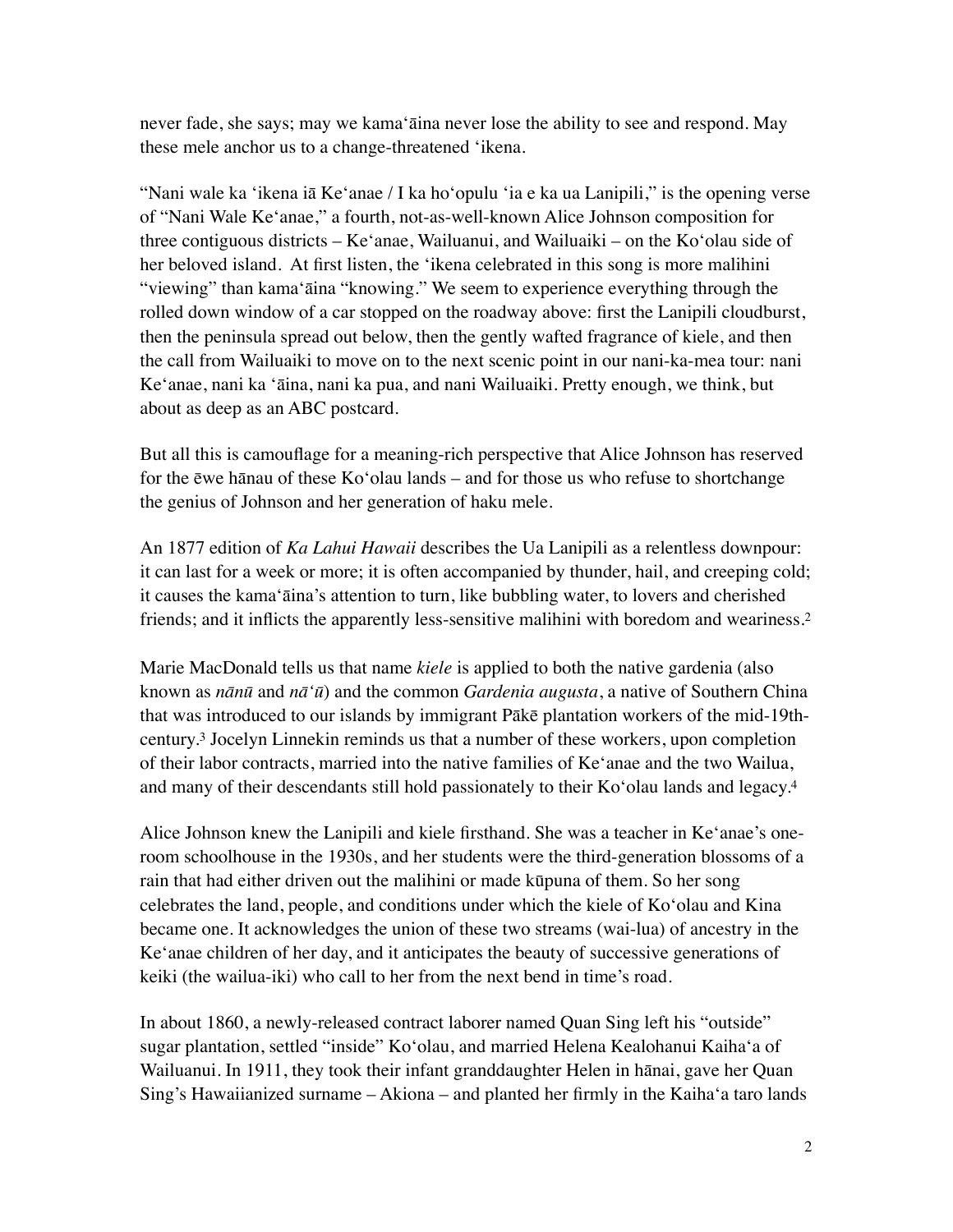of Lākini (Wailuanui) and Pauwalu (Ke'anae). 91 years later, Kepa Maly interviewed this Helen Akiona, now Kupuna Helen Akiona Nakanelua, at her Lākini home.

KM: By the way, was there a special song for this place that you folks ever heard, that the families would sing for Wailua or Ke'anae?

HAN: Well, they had one, "Ke'anae," and I'm pretty sure was Alice Johnson. Because she taught here…she taught that song.

<span id="page-2-1"></span><span id="page-2-0"></span>"Ke'anae." It's a real nice one…That's Alice Johnson because when she began teaching here, she composed that.["5](#page-3-4)

The popularity of "Nani Wale Ke'anae" has waned considerably over the years, but we intend to revive its message here, at the Merrie Monarch Festival, in the person and performance of Makanani Akiona who is a great-great-granddaughter of Quan Sing Akiona and Helena Kealohanui Kaiha'a and whose own grandmother Emmaline was, until recently, a lifelong resident of Wailuanui[.6](#page-3-5)

Alice Johnson has left, for Makanani and her generation of kiele, a song still capable of anchoring a 21st-century young woman to her 19th century kūpuna kualua and to the māhele lands of Kaiha'a (k) and Lu'ukia (w), her kūpuna kuahā. When properly understood, the "e waiho nei" beauty of Ke'anae is so much more than a postcard panorama in the eyes of a malihini. It reaches across the years and embraces its people in downpour and fragrance; it calls to those not yet born; it spreads out below, obvious, readily apparent, still accessible – to those who care enough to know.

## **Nani Wale Ke'anae**

<span id="page-2-4"></span><span id="page-2-3"></span><span id="page-2-2"></span>

| Nani wale ka 'ikena iā Ke'anae              | Simply beautiful is the sight of Ke'anae             |
|---------------------------------------------|------------------------------------------------------|
| E ho'opulu 'ia e ka ua Lanipili             | Drenched by the Lanipili rain                        |
| Kau aku nā maka o nā malihini               | The eyes of the visitors are fascinated              |
| I ka nani o ia 'āina e waiho nei            | By the beauty of this land spread out below          |
| He nani nō 'o ia i ka pua kiele             | She <sup>7</sup> is so beautiful with kiele blossoms |
| Me kona 'ala onaona e moani nei             | And her sweet, gently-wafted fragrance               |
| Ke hea mai nei 'o Wailuaiki <sup>8</sup>    | Wailuaiki is now calling                             |
| E kipa a 'ike aku i kona nani. <sup>9</sup> | To visit and know her beauty.                        |
| Ha'ina 'ia mai ana ka puana                 | The summary is told                                  |
| Nani wale ka 'ikena iā Ke'anae              | Simply beautiful is the sight of Ke'anae.            |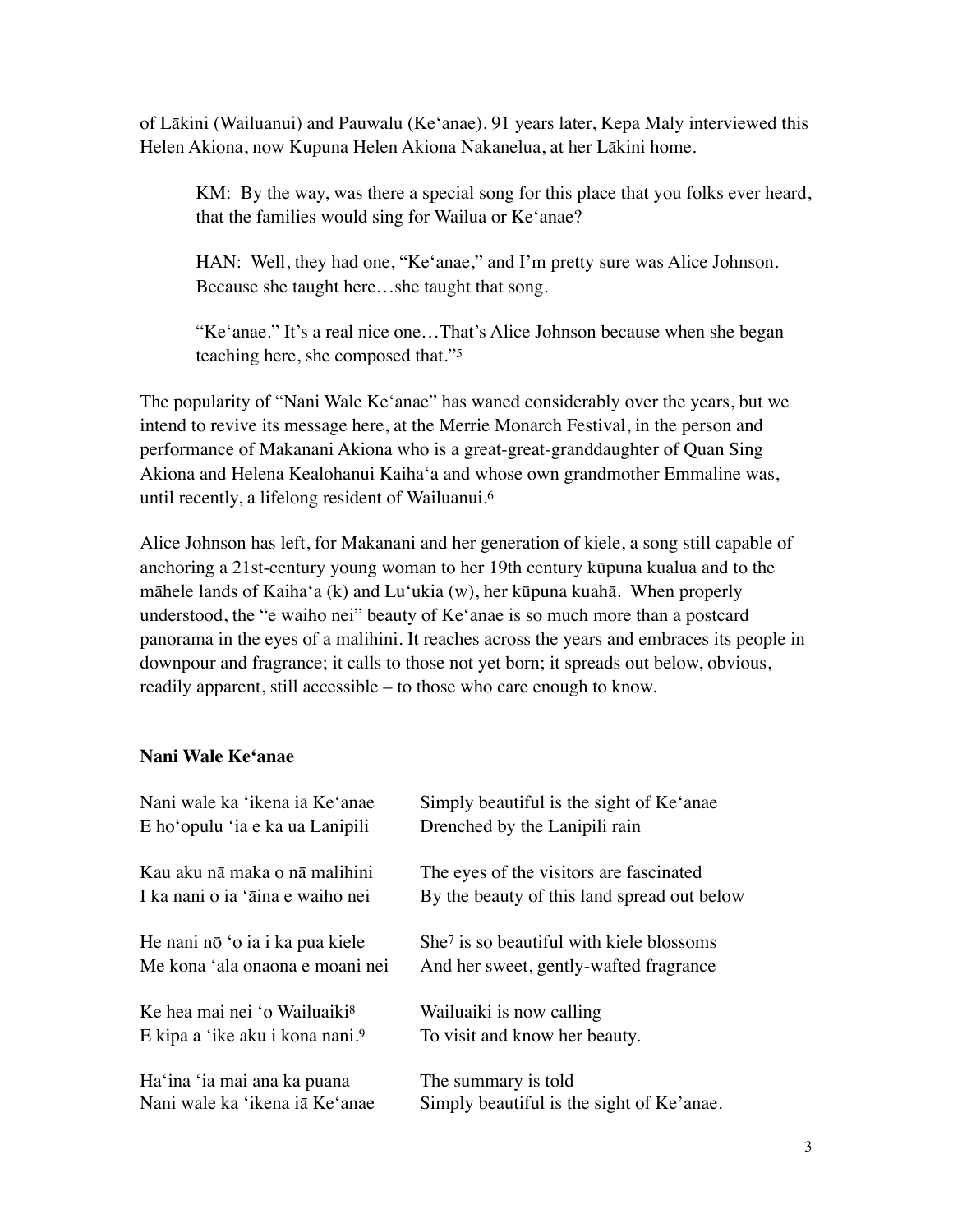## **NOTES:**

<span id="page-3-0"></span><sup>[1](#page-0-0)</sup> "Kaa ia ka alaihi o ka pohaku ku," in Tatar, *Hula Pahu*, 180. "Ua hemo akula ka piko o ka aina / Ua hala ka alihi pohaku ku," in Poepoe "Ka Moolelo Kaao o Hiiakaikapoliopele" *Kuokoa Home Rule*, 5-29-1908.

<span id="page-3-1"></span> "UA LANIPILI. Aia omalumalu mai na ao, a e haule mai ana na pakaua nunui mao a maanei o ua aina [2](#page-1-0) nei, a e hoomau ia ana ka noke mao ole a na pakaua, a e pohapoha mai ana paha na mapuna leo hekili i kekahi wa, a e kolo maeele mai ana ke anu, a e haule mai ana na huahekili maluna o ka honua… a e hoea mau mai ana na hoomanao ana no na hoa'loha a me na makamaka, me he mau mapuna wai la … I kekahi manawa e oi ana mamua o hookahi pule ka loihi o kona ua ana, a he uiha na malihini ke hiki mai neia ano ua." *Ka Lahui Hawaii*, 29 Maraki, 1877, aoao 2.

<span id="page-3-2"></span><sup>[3](#page-1-1)</sup> Marie McDonald, *Ka Lei*, Topgallant: Honolulu, 1978, p. 84, 124. "Popular and Traditional Lei Flowers," *Hawaiian Encyclopedia.com*, www.hawaiianencyclopedia.com/ popular-and-traditional-lei-fl.asp.

<span id="page-3-3"></span> Jocelyn S. Linnekin, " Defining Tradition: Variations on the Hawaiian Identity," *American Ethnologist*, [4](#page-1-2) Vol. 10, No. 2. (May, 1983), pp. 241-252.

<span id="page-3-4"></span><sup>[5](#page-2-0)</sup> Helen (Helena) Akiona-Nākānelua, Oral History Interview, April 26, 2001, in Kepa and Onaona Maly, *Wai o ke Ola: He Wahi Mo'olelo no Maui Hikina*, Vol 2:317. The Malys offer this summary of Tūtū Helena's life: "…Kupuna Helen Akiona-Nākānelua was born on O'ahu, in 1911. Shortly after her birth she was given, in the Hawaiian custom of *lawe hānai* (adoption) to her maternal grandparents to be raised. She was raised at Lākini, Wailua nui, on ancestral land which had been handed down to her grandmother, Helena Kealohanui (Kaiha'a) Akiona, from her kupuna Kaiha'a. Kaiha'a was a recipient of Kuleana land in the Māhele 'Āina of 1848 (L.C.Aw. 3472, at Pauwalu), and also the owner of at least two Royal Patent Grant lands; one at Pauwalu (Grant No. 2549, from 1859), and the other at Lākini (Grant No. 3177, from 1877). Kupuna Nākānelua is an extraordinary community historian. Over her 90 years, she has known many of the native families of the Wailua-Ke'anae region, and as in the custom of her kūpuna, she is a keeper of genealogies and family relations. Her recollections of the practices of families; places of residency; and stewardship and use of lands, waters and marine resources, is clear; and her interview is a significant contribution to the history of her community. Kupuna Nākānelua has worked in the lo'i kalo all her life, and with her mo'opuna, Kyle Nākānelua, she continues to tend the family lands. Her family is sustained by the land and waters which flow from the mountains to the sea. She expresses a great sense of responsibility to the natural resources of the land which her kūpuna entrusted to her. Kupuna has been active in matters of Native Hawaiian Water Rights, and has participated in many programs seeking to address restoration of the natural water systems of the Ko'olau region."

<span id="page-3-5"></span><sup>[6](#page-2-1)</sup> Makanani Akiona's great-grandfather, James Joseph AhPa Akiona I and Tūtū Helen Akiona Nakanelua's mother Eunice Lilinoe were brother and sister. Makanani's father, James Joseph AhPa Akiona III, was a student at Ke'anae Elementary School. Makanani remembers her grandparents' house at Wailuanui as surrounded by fragrant kiele, that homestead and six lo'i kalo are still in Makanani's family. Her grandmother is still alive, but can no longer live alone; she stays with a son in Ha'ikū.

<span id="page-3-6"></span> Johnson's non-restrictive use of pronoun, gender, and number in this and the next verse makes for [7](#page-2-2) delightful poetry but clumsy translation. "ʻO ia" (he/she) refers to Ke'anae in "he nani nō 'o ia" and confers humanity on what, in English, is usually *it* or, sometimes, *she*. "Ka pua kiele" is technically singular but best understood as a collective noun: the kiele blossom(s). "Kona 'ala" (his/her fragrance) can be interpreted as referring to the perfume of Ke'anae, or to the perfume of the kiele blossom(s) (its/their fragrance)…or to the fragrance that belongs to land/person and blossom(s). "Ike aku i kona nani" (know his/her beauty), in the Wailuaiki verse, again invests the land with humanity, but again leaves the translator struggling with inadequate pronoun choices.